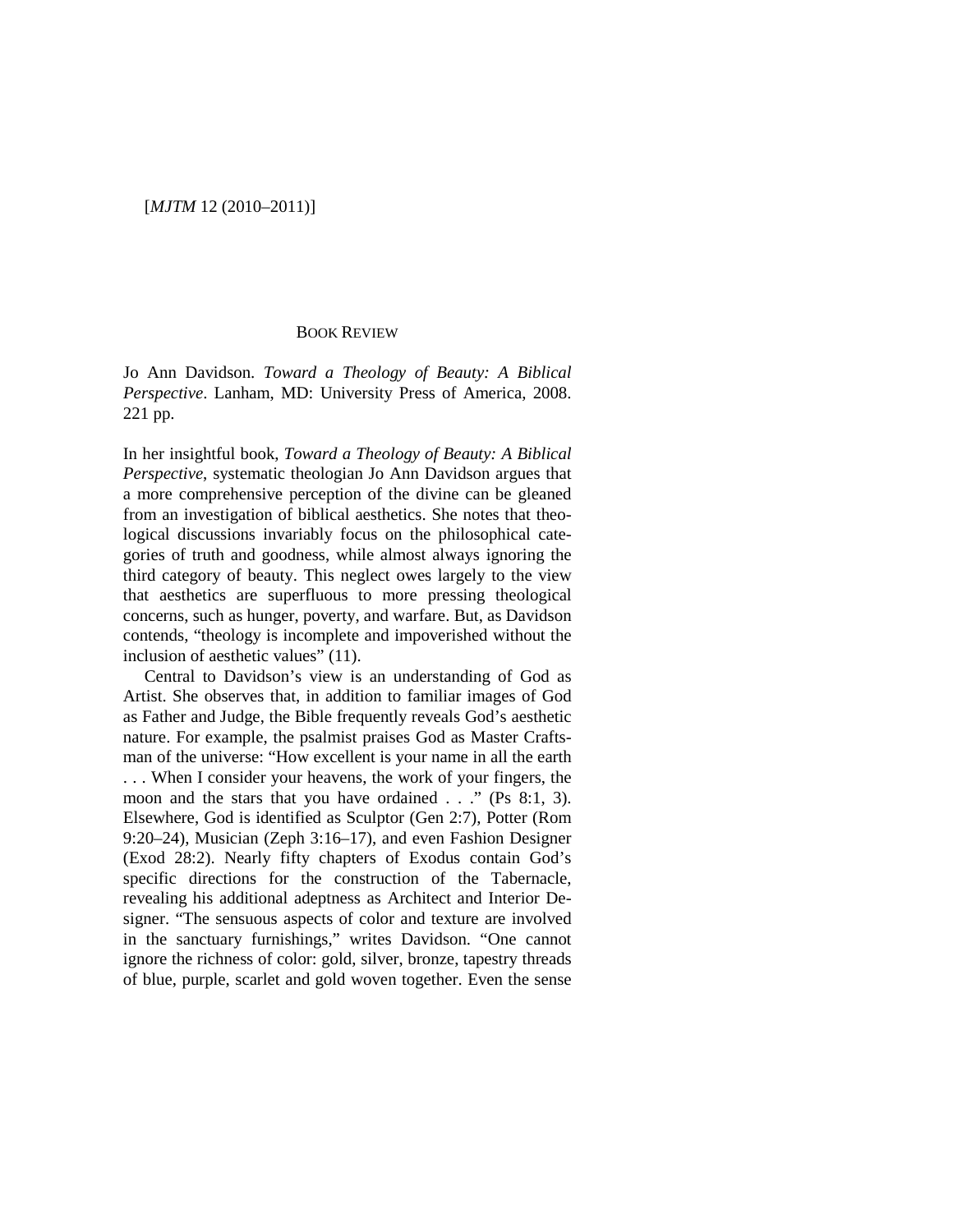## *McMaster Journal of Theology and Ministry* 12

of smell is involved—incense is to be blended with spices" (26). Similarly detailed instructions were later given for the construction of the two Jerusalem Temples. For Davidson, such descriptions prove that "human artworks have their place within the will of God" (28).

However, the exploration of God as Artist is brief. The majority of the book is devoted to analyzing the Bible's literary qualities. It is Davidson's assertion that the stylistic aspects of the biblical text serve as both literary and theological devices. She views the Bible's narratives, poetry, and prophetic utterances as tools for alluring and captivating the senses and convincing the mind. Thus, literary techniques were not meant to display the talents of the authors, but to "amplify and establish theological statements" (134). Davidson points out, for instance, that Old Testament poetry, "whether by psalmist, prophet, historian, or wise man, is inseparably linked to its content, lending it intensity, depth, clarification and authenticity" (140).

This brings us to the book's main point. Because human beings are profoundly attracted to and moved by art, divine revelation is expressed in the Bible through aesthetic means. Beauty functions as a primary way of attracting and opening the heart to truth and goodness. Davidson concludes: "God employs the biblical aesthetic to aid us in comprehending Him and grasping divine truth, a reality which we would otherwise not be able to fathom" (190). From a biblical perspective, then, God is the Master of Arts, who speaks to us through artistic forms, endows us with artistic ability, and expects our artistic responses to his presence. Still, Davidson is careful to point out that art is not salvific. Just as the biblical prophets railed against elegant worship that lacked correspondence in the believer's inner experience, present-day worshipers should be mindful that artful praise does not conceal or make up for moral transgressions. Sacred art may bring one closer to sacred truths, but in order for such truths to have weight, they must be incorporated into one's life.

The value of the book lies in its insistence that both the mind and emotions are essential for a comprehensive understanding of the divine. As Davidson writes, "body and mind are inseparable in discerning and comprehending and experiencing the beauty of